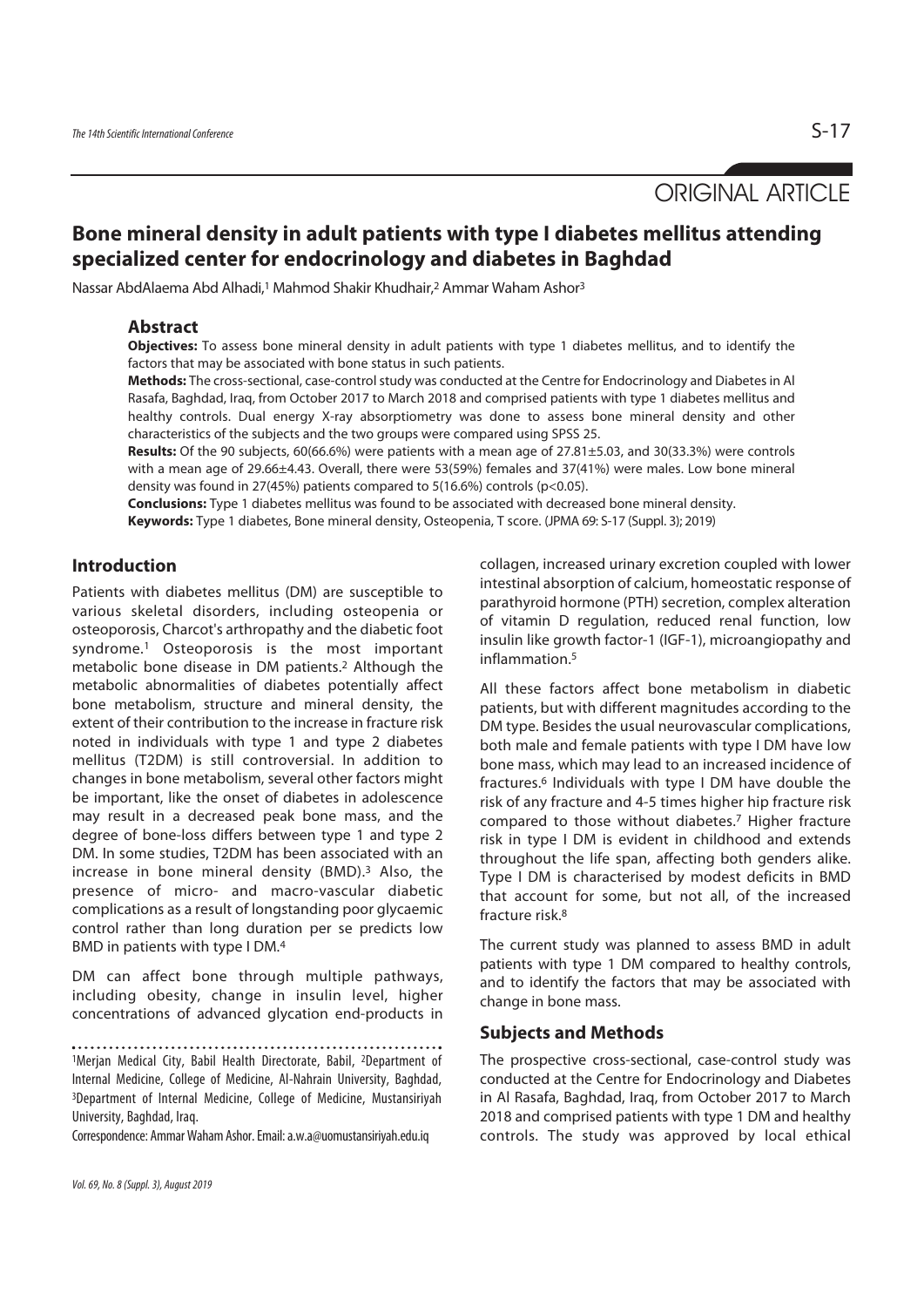## S-18 The 14th Scientific International Conference

committee and consent was obtained from the participants for the study. Those included were type 1 DM patients of either gender aged 20-37 years with duration of disease >5 years. Patients with liver or kidney disease were excluded and so were those who were pregnant, taking medications known to interfere with bone metabolism, like loop diuretics, steroid or anticonvulsants, those with malabsorption, hyperthyroidism or hypogonadism, and patients with spontaneous or traumatic bone disease.

Healthy controls were matched for age and gender, and the same exclusion criteria were used. Detailed information from both the groups regarding medical, medication and social history was obtained. Height, weight, waist circumference (WC) were noted and body mass index was calculated using the standard equation. Sensorimotor neuropathy was assessed by 10-gram monofilament (pressure), 128Hz tuning fork (vibration), pinprick and ankle jerk. Retinal status was assessed by dilated fundus examination which was carried out by a single ophthalmologist.

BMD of lumbar spine for both the groups were measured using dual-energy X-ray absorptiometry (DEXA) (Osteosys Dexxum 3) and the measurement was done by a single technician and the reports were assessed by a radiologist.

Table: Comparison between patients with type I diabetes mellitus (DM) and healthy controls\*

Subjects were considered to have normal BMD if T score was more than or equal to -1; osteopenia if T score ranged from -1 to -2.5; and osteoporosis if T score was more than or equal to -2.5.

Serum calcium, creatinine, phosphorus, liver function test (LFT) (Cobase c 311), vitamin D, PTH (Cobase 411), and thyroid function test (Vidase Biomerax) were noted in both groups, while glycated haemoglobin (HbA1c) (Cobase c 111), and coeliac screen (Epson LX 300)were done only for the patients issuing enzyme-linked immunosorbent assay (ELISA).

Data was analysed using SPSS 25. Continuous variables were presented as mean  $\pm$  standard deviation (SD). Independent sample t test was used for comparing the mean values of variables between the patients and the controls. Chi square test was used for discrete variables and percentages. P<0.05 was considered statistically significant.

#### **Results**

Of the 90 subjects, 60(66.6%) were patients with a mean age of 27.81±5.03, and 30(33.3%) were controls with a mean age of 29.66±4.43. Overall, there were 53(59%) females and 37(41%) were males. Low BMD was found in 27(45%) of the patients compared to 5(16.6%) controls

|                                   | Patients with Type I DM | <b>Healthy Control</b> | $P$ value |
|-----------------------------------|-------------------------|------------------------|-----------|
| Number                            | 60                      | 30                     |           |
| Age                               | 27.81±5.03              | 29.66±4.43             | 0.09      |
| Gender                            |                         |                        |           |
| Female                            | 31                      | 22                     |           |
| Male                              | 29                      | 8                      |           |
| WC (cm)                           | $87 + 8.9$              | $88.8 + 6.3$           | 0.33      |
| Body mass index (BMI)             | $24 + 3.2$              | $25.8 \pm 2.6$         | $0.008**$ |
| Smoking                           |                         |                        |           |
| Non                               | 44                      | 26                     |           |
| Ex                                | 2                       | 2                      |           |
| Current                           | 14                      | $\overline{2}$         |           |
| Vitamin D (ng/ml)                 | $11.4 \pm 2.8$          | $12.6 \pm 3.4$         | 0.08      |
| Parathyroid hormone (PTH) (pg/ml) | $35 + 12.4$             | $34 \pm 6$             | 0.66      |
| phosphorus(mg/dl)                 | $1.2 + 0.2$             | $1.1 \pm 0.13$         | $0.006**$ |
| Calcium (mg/dl)                   | $9 + 0.4$               | $9 + 0.4$              | 0.69      |
| Creatinine (mmol/l)               | $60 + 10.6$             | $61.9 + 9.1$           | 0.38      |
| Haemoglobin (Hb)                  | $13 + 1.4$              | $12.4 \pm 0.9$         | 0.033     |
| T score                           | $?0.64 \pm 1.2$         | $0.64 \pm 1.5$         | $0.001**$ |
| Bone mineral density (BMD)        |                         |                        | $0.02***$ |
| Normal                            | 33 (55%)                | 25 (83.3%)             |           |
| Osteopenia                        | 25 (41.6%)              | 5(16.6%)               |           |
| Osteoporosis                      | 2(3.3%)                 | 0                      |           |

\*Values either mean± standard deviation (SD) or frequencies (percentages); \*\*statistically significant using independent sample t-test; \*\*\*statistically significant using Chi square test.

wc: Waist Circumference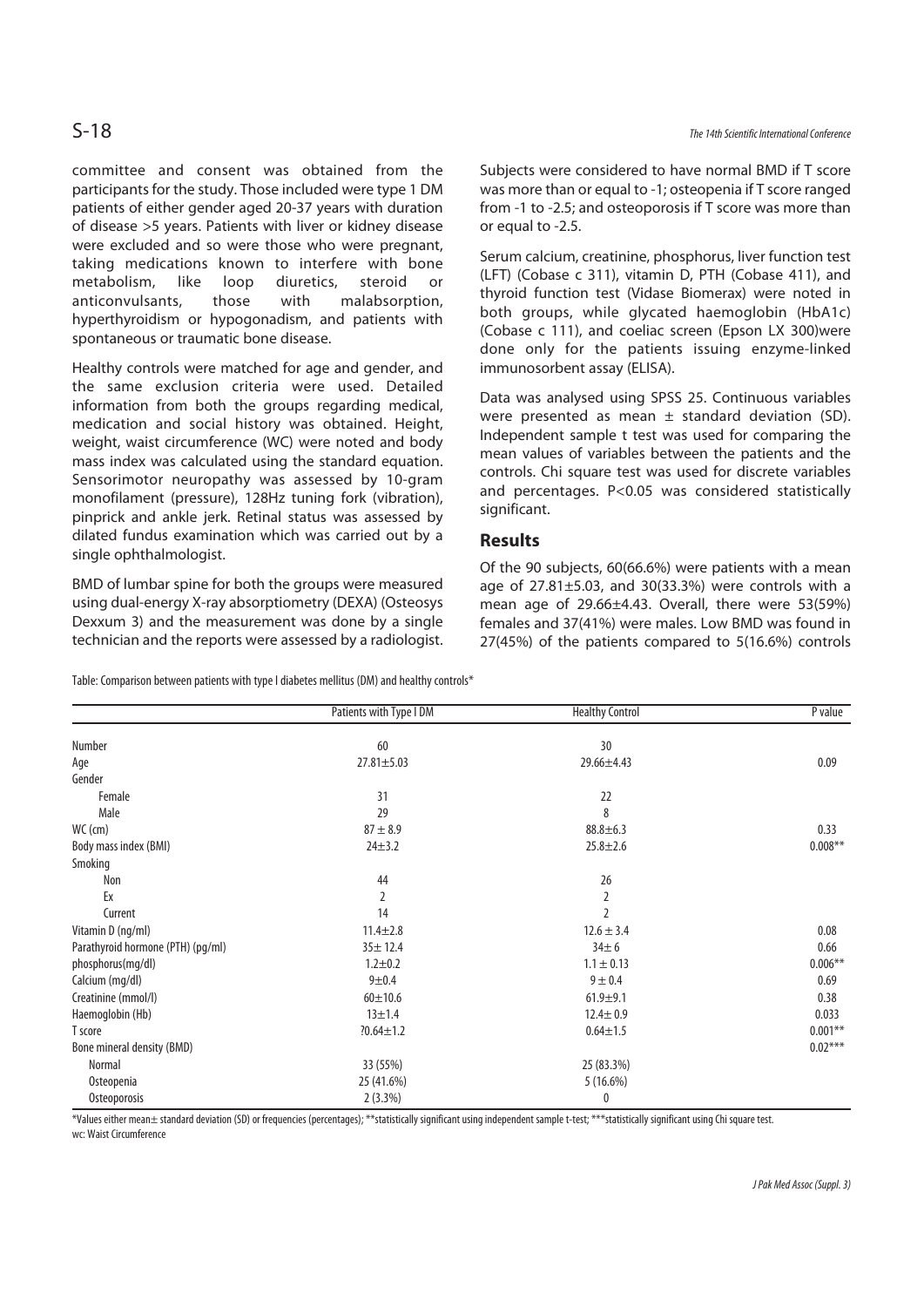

Figure-1: Comparison of the T score between patients with type I diabetes and healthy controls.



Figure-2: Comparison of the T score between patients with type I diabetes and healthy controls categorised according to their body mass index (BMI).

(p<0.05) (Table-1). Of the patients with low BMD, 25(41.6%) had osteopenia and 2(3.3%) had osteoporosis. There was no statistically significant difference between the groups regarding age, WC, vitamin D, PTH and calcium (p>0.05). However, there was statistically significant difference regarding BMI, phosphorus concentration, BMD and T score (Figure-1).

Stratification of patients with type I DM and healthy controls according to overweight, obese and normal BMI status showed statistically significant difference between the groups regarding the T score (Figure-2).

#### **Discussion**

The findings of the study are in line with literature.9,10 Using DEXA scan of lumbar spine, around 45% of our

diabetic subjects had low bone density. However, some studies reported normal<sup>11</sup> or even increased spine BMD.<sup>12</sup> Such contradictory results can be explained by the heterogeneity of patients, study protocol, sample size, selection of the controls and differences in the techniques used to assess BMD. Nevertheless, there is agreement that about 40-50% diabetic patients have decreased BMD.13 Moreover, research in children showed that bone-loss can be present at the time of diagnosis.14

This may suggest that bone-loss in type I DM patients may not be viewed as part of the constellation of known micro-vascular complications of diabetes, but rather to the outcomes related to diabetes progression.13 The possible mechanisms responsible for low bone mass in type I DM include inflammatory state, local IGF-1levels, amylin deficit, and non-enzymatic glycation of type 1 collagen with subsequent advanced glycation endproduct formation.15

Previous studies suggested increased bone resorption, while others proposed loss of bone formation as the cause of low BMD in type I DM.16 High bone turnover that occur in patients with type I DM compared to the general population can be attributed to hypomagnesaemia, decreased level of vitamin D and negative protein balance, and hormonal imbalance. Moreover, there were no gender differences in BMD in patients with type I DM and this is consistent with a previous study.15

The current study shows that patients with type I DM had significantly higher serum phosphorus level compared to the controls. These results are in line with a study<sup>4</sup> which described these changes as a state of functional hypoparathyroidism in patients with type I DM. Functional hypothyroidism manifests by the inability of PTH to respond to hypocalcaemic stimulus and is indirectly detected by an increase in the tubular reabsorption and in increase in serum level of phosphorus compared to the non-diabetic population. On the other hand, a study found that calcium and phosphorus levels were not significantly different between the control and patient groups.17

The current study found no association between BMD and diabetes control, represented by HbA1c, suggesting that diabetes control does not play a major role in the pathogenesis of bone-loss in type I DM. Similar observation was noted in a number of studies, which also found that HbA1c was not predictive of BMD in type 1 DM.<sup>18</sup> However, this finding is limited by the fact that there is only one reading of HbA1c for each patient and the result reflect short-term glycaemic control and it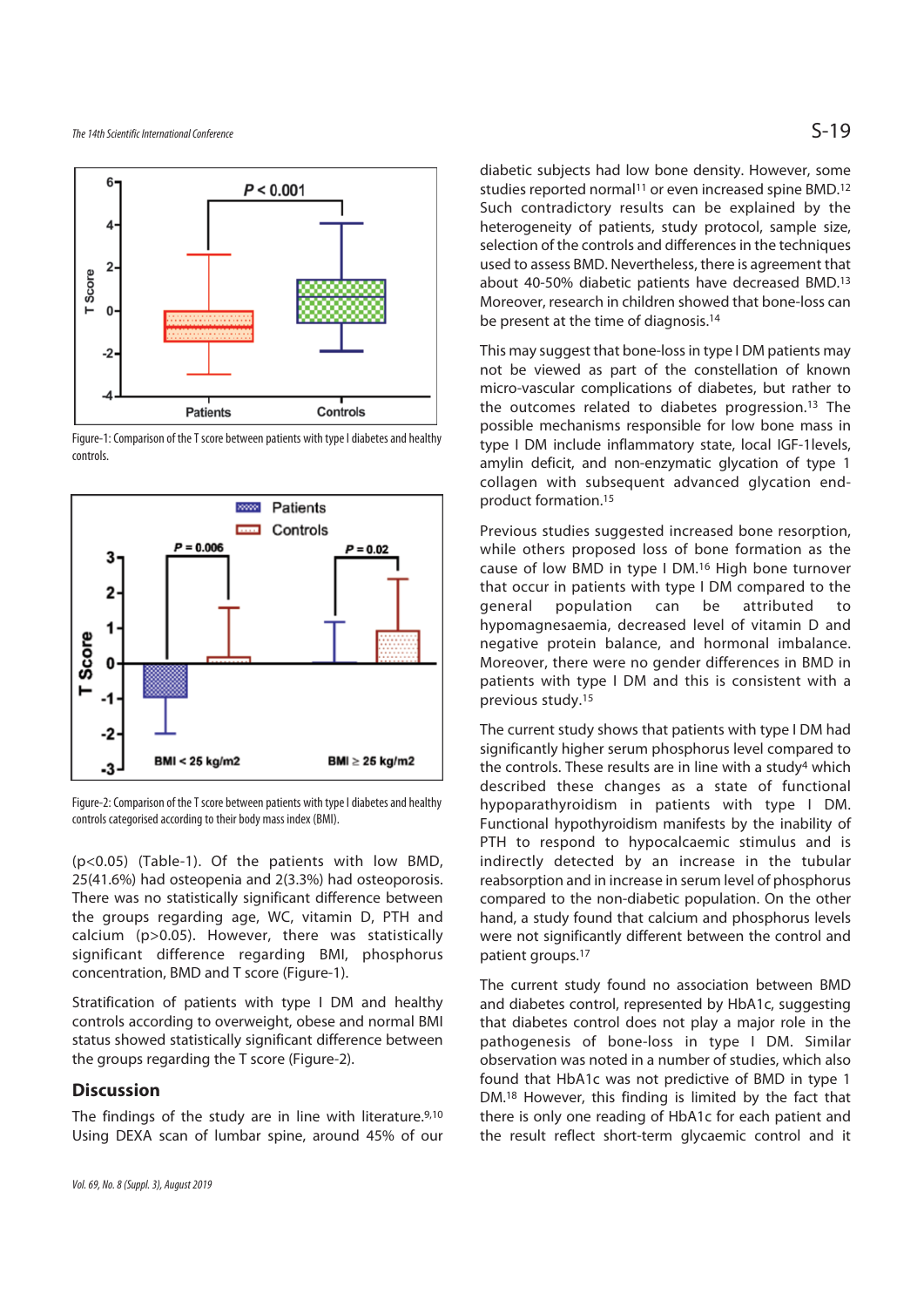would not be expected to reflect cumulative bone damage measured by BMD.19

Nevertheless, if the relationship between diabetes and bone-loss was only related to hyperglycaemia, one would expect a similar incidence of osteoporosis in patients with type IDM and those with T2DM, but osteoporosis is rather an uncommon feature of T2DM.20

A study found that better glycaemic control, as reflected by lower HbA1c, was associated with better BMD.<sup>21</sup> The differences in glucose control and patient compliance between each study sample are probably responsible for the discordance between the findings.

The current study showed statistically significant association between duration of DM and low bone mass. However, previous studies revealed controversial results. For example, one study reported an inverse correlation between the duration of diabetes and lumbar BMD in adolescents.22 In contrast, a study that followed patients for <3 years, did not find an association between DM duration and BMD.23 Similarly, a study on teenage and post-teenage women also found no association between DM and BMD.10

The results of the current study show that vitamin D level was low in both diabetic and control groups, yet it was statistically not significant when comparing the two groups. This is consistent with a study which reported that 50% of patients with type I DM had deficient levels of vitamin D, while 45.8% had insufficient levels.24 The role played by vitamin D in the intestinal absorption of calcium and in the regulation of bone turnover is well established. However, our study showed that vitamin D level did not influence the BMD. Studies indicate that 12 months of intervention with the active form of vitamin D, in patients with type 1 DM, is not effective in modifying bone turnover markers.25

The slight difference in BMI between the diabetic and control groups is not expected to affect the significance of the difference in BMD values between the two groups because when we categorised the patients and the controls to normal and overweight status, there still was significant difference in BMD between the two groups. A study presented the same result.4 Another study explained these results by leptin which had emerged as a potential factor responsible for the protective effects of fat on the bone tissue as it increases osteoblastic differentiation and may reduce osteoclastogenesis.

An increasing number of epidemiological studies have found an increased risk of fractures at the hip and other sites.<sup>26</sup> This suggests that the lower bone density observed in our type I diabetic subjects is clinically important, and that regular assessment of bone health could be relevant in all patients with type 1 DM.

The current study had its limitations. It studied a young population and the sample size was small when a larger sample could possibly have strengthened the findings. In addition, the study did not measure bone turnover markers which would have possibly improved understand of the mechanism of reduced BMD. Finally, DEXA was done only for the spine and did not include the hip and the femur as these were not available at the study site.

#### **Conclusion**

Type 1 DM and reduced BMD were significantly associated. The duration of diabetes and BMI were important in the occurrence of low bone mass, while diabetes control had no effect on BMD.

**Disclaimer:** None to declare.

**Conflict of Interest:** None to declare.

**Source of Funding:** None to declare.

#### **References**

- 1. Schwartz AV. Diabetes mellitus: does it affect bone? Calcif Tissue Int 2003;73:515-9.
- 2. Inzerillo AM, Epstein S. Osteoporosis and diabetes mellitus. Rev Endocr Metab Disord 2004;5:261-8.
- 3. Tuominen JT, Impivaara O, Puukka P, Rönnemaa T. Bone mineral density in patients with type 1 and type 2 diabetes. Diabetes Care 1999;22:1196-200.
- 4. Campos Pastor MM, López-Ibarra PJ, Escobar-Jiménez F, Serrano Pardo MD, García-Cervigón AG. Intensive insulin therapy and bone mineral density in type 1 diabetes mellitus: a prospective study. Osteoporos Int 2000;11:455-9.
- 5. Amer NM, Shaat MSA, EL-Aenin ANR, Abo Hashem EM, Abdel Rasek AA, Gwad AMS. Osteoporosis in diabetics and its relation to IGF-1. ZUMJ 2015;21:521-30.
- 6. Hassoon SM, Al Bermani ASKM. Assessment of endothelial function among patients with type 2 diabetes mellitus. Mustansiriya Med J 2018;17:57-61.
- 7. Weber DR, Haynes K, Leonard MB, Willi SM, Denburg MR. Type 1 diabetes is associated with an increased risk of fracture across the life span: a population-based cohort study using The Health Improvement Network (THIN). Diabetes Care 2015;38:1913-20.
- 8. Isidro ML, Ruano B. Bone disease in diabetes. Curr Diabetes Rev 2010;6:144-55.
- 9. Alexopoulou O, Jamart J, Devogelaer JP, Brichard S, de Nayer P, Buysschaert M. Bone density and markers of bone remodeling in type 1 male diabetic patients. Diabetes Metab 2006;32:453-8.
- 10. Liu EY, Wactawski-Wende J, Donahue RP, Dmochowski J, Hovey KM, Quattrin T. Does low bone mineral density start in postteenage years in women with type 1 diabetes? Diabetes Care 2003;26:2365-9.
- 11. Ponder SW, McCormick DP, Fawcett HD, Tran AD, Ogelsby GW, Brouhard BH, et al. Bone mineral density of the lumbar vertebrae in children and adolescents with insulin-dependent diabetes mellitus. J Pediatr 1992;120:541-5.
- 12. Gallacher SJ, Fenner JA, Fisher BM, Quin JD, Fraser WD, Logue FC,